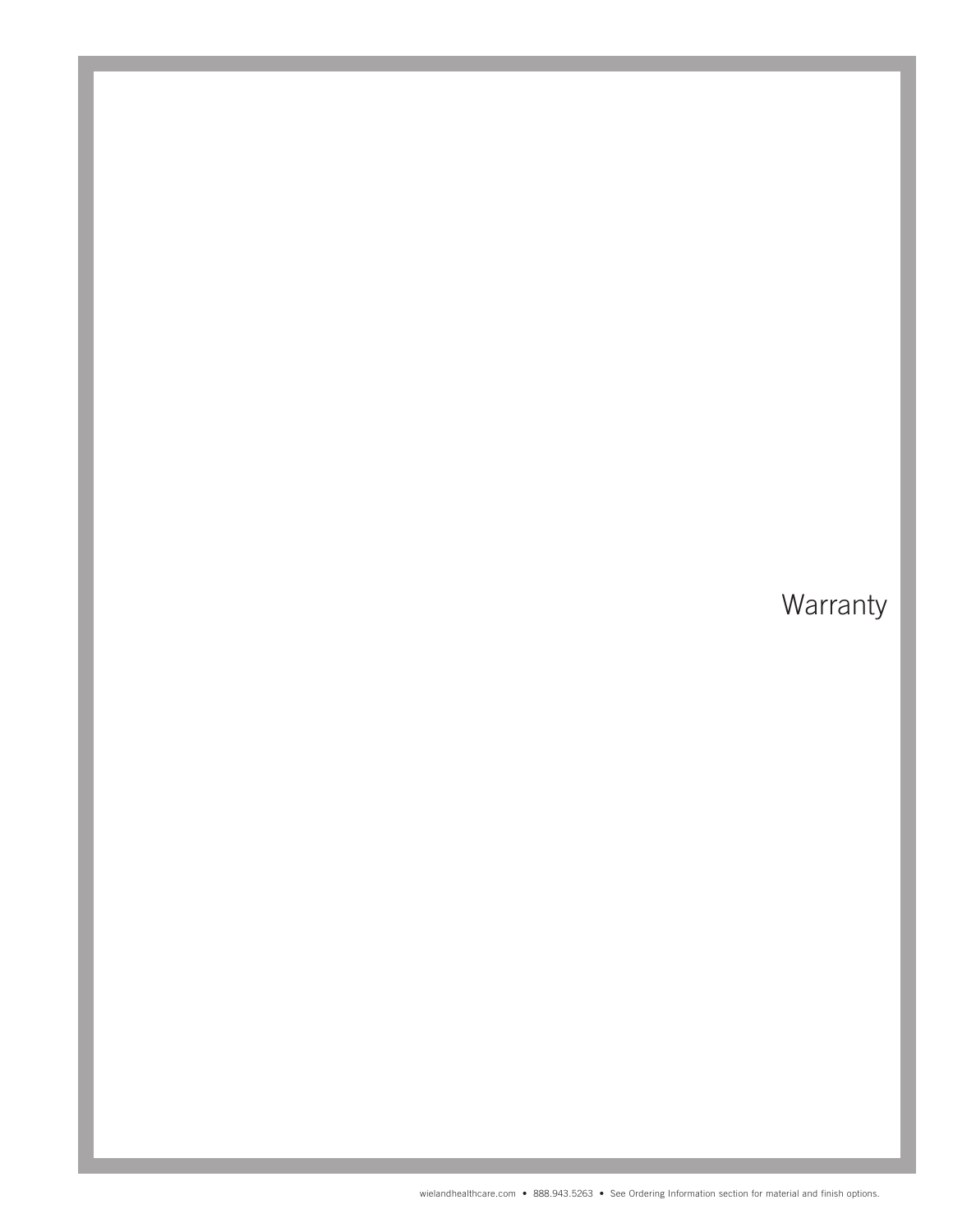# Warranty and Renewability

All products are warranted to the original purchaser against factory defects in workmanship and materials which first arise and are reported to the company within the applicable warranty periods. This warranty information covers the structure of the furniture: the laminated-veneer or solid wood frame, the construction of the arms, table legs and stretchers, delamination of tables, and all fasteners and moving parts.

|                             |   | Years under Warranty - Structure |                |   |   |             |          | renewability |           |  |
|-----------------------------|---|----------------------------------|----------------|---|---|-------------|----------|--------------|-----------|--|
| Seating                     | 1 |                                  | $\overline{c}$ | 3 | 5 | 10          | 25       | full         | component |  |
| $\text{Accord}^{\text{TM}}$ |   |                                  |                |   |   |             | Χ        | Χ            |           |  |
| Allay <sup>®</sup>          |   |                                  |                |   |   |             | X        | X            |           |  |
| Amari                       |   |                                  |                |   |   |             | $\chi$   | X            |           |  |
| Amigo                       |   |                                  |                |   |   |             | Χ        |              | Χ         |  |
| Autumn                      |   |                                  |                |   |   | Χ           |          |              | Χ         |  |
| Canton                      |   |                                  |                |   |   |             | Χ        |              | Χ         |  |
| Capital                     |   |                                  |                |   |   |             | Χ        | Χ            |           |  |
| Chancel                     |   |                                  |                |   |   |             | X        |              |           |  |
| Cove                        |   |                                  |                |   |   |             | Χ        | X            |           |  |
| Hale                        |   |                                  |                |   |   |             | X        |              | X         |  |
| Horizon                     |   |                                  |                |   |   | Χ           |          |              | X         |  |
| Kindred                     |   |                                  |                |   |   |             | X        |              | Χ         |  |
| Latitude                    |   |                                  |                |   |   |             | X        | Χ            |           |  |
| Laurelwood                  |   |                                  |                |   |   | Χ           |          |              | Χ         |  |
| Link                        |   |                                  |                |   |   | Χ           |          |              | Χ         |  |
| Monroe                      |   |                                  |                |   |   |             | X        |              | Χ         |  |
| Oaklok                      |   |                                  |                |   |   | X           |          |              | Χ         |  |
| Perk                        |   |                                  |                |   |   | X           |          |              | X         |  |
| Plyfold                     |   |                                  |                |   |   | Χ           |          |              | Χ         |  |
| Plylok                      |   |                                  |                |   |   |             | Χ        |              | Χ         |  |
| Reflect                     |   |                                  |                |   |   |             | Χ        | Χ            |           |  |
| Rally                       |   |                                  |                |   |   |             | X        | Χ            |           |  |
| sleepToo®                   |   |                                  |                |   |   |             | $\chi$   | X            |           |  |
| Sprout                      |   |                                  |                |   |   |             | X        |              |           |  |
| Tables                      |   |                                  |                |   |   |             | X        |              |           |  |
| Trace                       |   |                                  |                |   |   |             | X        |              | Χ         |  |
| Trey®-G                     |   |                                  |                |   |   | Χ           |          |              |           |  |
| Unity                       |   |                                  |                |   |   | Χ           |          |              | Χ         |  |
| Upland                      |   |                                  |                |   |   | Χ           |          |              | Χ         |  |
| Vantage                     |   |                                  |                |   |   | Χ           |          |              | X         |  |
| Versant                     |   |                                  |                |   |   |             | $\times$ | X            |           |  |
| Wedgewood                   |   |                                  |                |   |   | $\mathsf X$ |          |              | Χ         |  |

### Fabric:

The Company warrants Wieland Program Fabrics, if purchased through Wieland for use on Wieland products for a period of 5 years.

Company has assembled an extensive graded-in offering featuring a wide selection of upholstery selected for performance. Wieland Program fabrics are available through ArcCom, Architex, Maharam, Mayer, Momentum, and Stinson. Company warrants these textiles to perform under normal conditions as furniture upholstery and when cared for according to cleaning and maintenance guidelines provided by the textile supplier. Proper care and cleaning is imperative for maximizing textile performance. However, in the unlikely event that one of these upholsteries does not perform in accordance with manufacturing specifications when used and maintained under normal conditions, and the user has not misused, cleaned or attempted to clean using cleaning agents or procedures not suggested or approved by the textile supplier, Company will replace the fabric free of charge.<br>fabric free of charge.

|                                         | Years under Warranty - Structure |                |   |   |    |    |
|-----------------------------------------|----------------------------------|----------------|---|---|----|----|
| Accessory                               | $\mathbf{1}$                     | $\overline{2}$ | 3 | 5 | 10 | 25 |
| Accord™ intelliTrac™                    |                                  |                |   |   | X  |    |
| Accord <sup>™</sup> Recline Mech        |                                  |                |   |   | X  |    |
| Accord™ safebrake                       |                                  |                |   |   | X  |    |
| Accord™ Sleep Chair Mech                |                                  |                |   |   | X  |    |
| Accord <sup>™</sup> Transfer Arm        |                                  |                |   |   | X  |    |
| Allay <sup>®</sup> Ottoman Mech         |                                  |                |   |   | X  |    |
| Allay <sup>®</sup> Drawer Slides        |                                  | X              |   |   |    |    |
| Amari Brakes                            |                                  |                | X |   |    |    |
| Amari Recliner Mech                     |                                  |                |   |   | X  |    |
| Amari Transfer Arm                      |                                  |                |   |   | X  |    |
| Capital Recliner Mech                   |                                  | X              |   |   |    |    |
| Capital Sleep Chair Mech                |                                  |                |   |   | X  |    |
| Cove Brakes                             |                                  |                | X |   |    |    |
| Cove Recliner Mech                      |                                  |                |   |   | X  |    |
| Cove Transfer Arm                       |                                  |                |   |   | X  |    |
| Glider Mech                             |                                  |                |   |   | X  |    |
| SmartRail <sup>®</sup>                  |                                  |                |   |   | X  |    |
| Power Unit - 120V/USB                   | X                                |                |   |   |    |    |
| Pneumatic Cylinder                      |                                  |                |   | X |    |    |
| sleepToo <sup>®</sup> Drawer Slides     |                                  | X              |   |   |    |    |
| sleepToo® Ottoman Mech                  |                                  |                |   |   | X  |    |
| sleepToo <sup>®</sup> Nylon Back Fabric |                                  |                |   | X |    |    |
| sleepToo® Table and Table Mech          |                                  |                |   |   | X  |    |
| Tablet Arms, Casters and Brakes         |                                  |                | X |   |    |    |

#### Exclusions:

The following are specially excluded from the warranty:

- 1. Any custom components that are not a part of the company standard line. This would include, but not be limited to, custom-designed parts or customer specified components, such as fabric, vinyl, foam, etc., that are not a part of the standard company product line.
- 2. Furniture that has been unduly exposed to elements such as water, light radiation, etc.
- 3. Damage caused in storing/moving products or furniture after delivery and prior to installation – when stored at customer request.
- 4. Damage caused by on-site construction process, other contractors or subcontractors, or the work of such contractors or subcontractors, including drywall dust.
- 5. Damage as the result of accident, fire, flood, civil disorder, strike, Acts of God, abuse, misuse or any cause outside of ordinary usage.
- 6. Normal wear and tear, maintenance, scratching or natural wearing of finishes on chairs and tables.
- 7. Any responsibility for the effects the chairs have on flooring.
- 8. Damage caused from shipping.

#### General Information:

A. We have agreements with our upholstery suppliers to assure that all products meet Association of Contract Textiles standards for bow and skew. We also further eliminate pattern variability in our cutting process. However, you may still notice some irregularities that are within industry standards and are not covered under our product warranty.